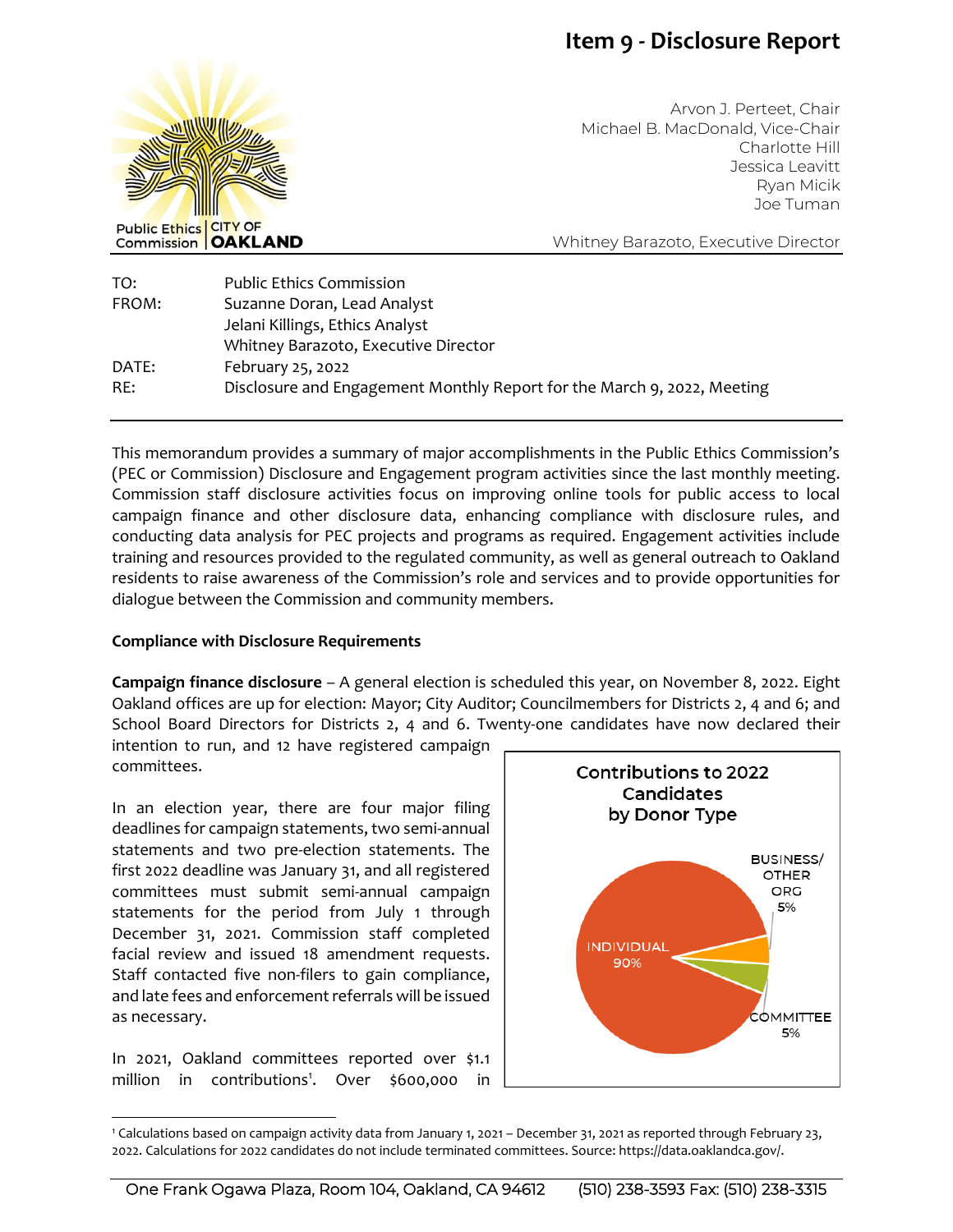

contributions were reported by candidates running for office in 2022. Ninety percent of contributions of \$100 or more to 2022 candidates came from individuals, 5 percent from political committees, and 5 percent from businesses or other organizations. Less than half (43 percent) of contributions of \$100 or more listed a donor with an Oakland address. Of the remaining contributions, 48 percent listed a California address outside of Oakland, and 9 percent listed an out-of-state address.

So far 765 Oakland residents have contributed to 2022 candidates, and contributions of \$250 or less made up half of contributions over \$100. Campaign statements are available to view and download at the PEC's Public Portal for Campaign Finance [Disclosure.](https://oaklandca-my.sharepoint.com/personal/sdoran_oaklandca_gov/Documents/Draft%20Memos/2022/Public%20Portal%20for%20Campaign%20Finance%20and%20Lobbyist%20Disclosure)

**Lobbyist disclosure** – The Oakland Lobbyist Registration Act (LRA) requires any person that qualifies as a lobbyist to register annually with the Public Ethics Commission before conducting any lobbying activity. It also requires lobbyists to submit quarterly reports disclosing their lobbying activities to ensure that the public knows who is trying to influence City decisions.

January 30 was the deadline for quarterly lobbyist activity reports covering the period from October 1 through December 31, 2021. Registration renewals were due January 31. All reports are filed, and all 2022 registration renewals received.

Lobbyists reported 289 contacts with Oakland public officials during the fourth quarter, for a total of 1,059 contacts in 2021. Land use decisions accounted for 66 percent of contacts and lobbying on behalf of the Oakland Athletics made up 34 percent of all contacts in 2021.

An up-to-date list of registered lobbyists and lobbyist activity reports with links to view and download individual reports is available at the PEC's **Lobbyist Dashboard and** [Data](https://apps.oaklandca.gov/pec/Lobbyist_Dashboard.aspx) webpage.

| <b>Clients with Most Lobbying Contacts</b> |     |
|--------------------------------------------|-----|
| Oakland Athletics                          | 34% |
| Schnitzer Steel                            | 9%  |
| Earthjustice                               | 6%  |
| The Michaels Organization                  | 5%  |
| Jobs and Housing Coalition                 | 3%  |
| <b>Insight Terminal Solutions</b>          | 3%  |
| Pacific Merchant Shipping<br>Association   | 3%  |
| <b>Bridge Association of Realtors</b>      | 3%  |
| San Francisco Housing Action<br>Coalition  | 3%  |
| Becker Boards                              | 3%  |

## **Advice and Engagement**

**Advice and Technical Assistance** – In February, Commission staff responded to 25 requests for information, advice or assistance regarding campaign finance, ethics, Sunshine law, or lobbyist issues, for a total of 62 requests in 2022.

**Supervisory Academy –** On January 27, staff facilitated an ethics discussion for the City's quarterly Supervisory Academy. The discussions are intended to allow for more meaningful dialogue concerning ethical values in decision making with a focus on identifying ethical dilemmas that City staff face in carrying out their daily duties. Staff provided an overview of the Government Ethics Act including